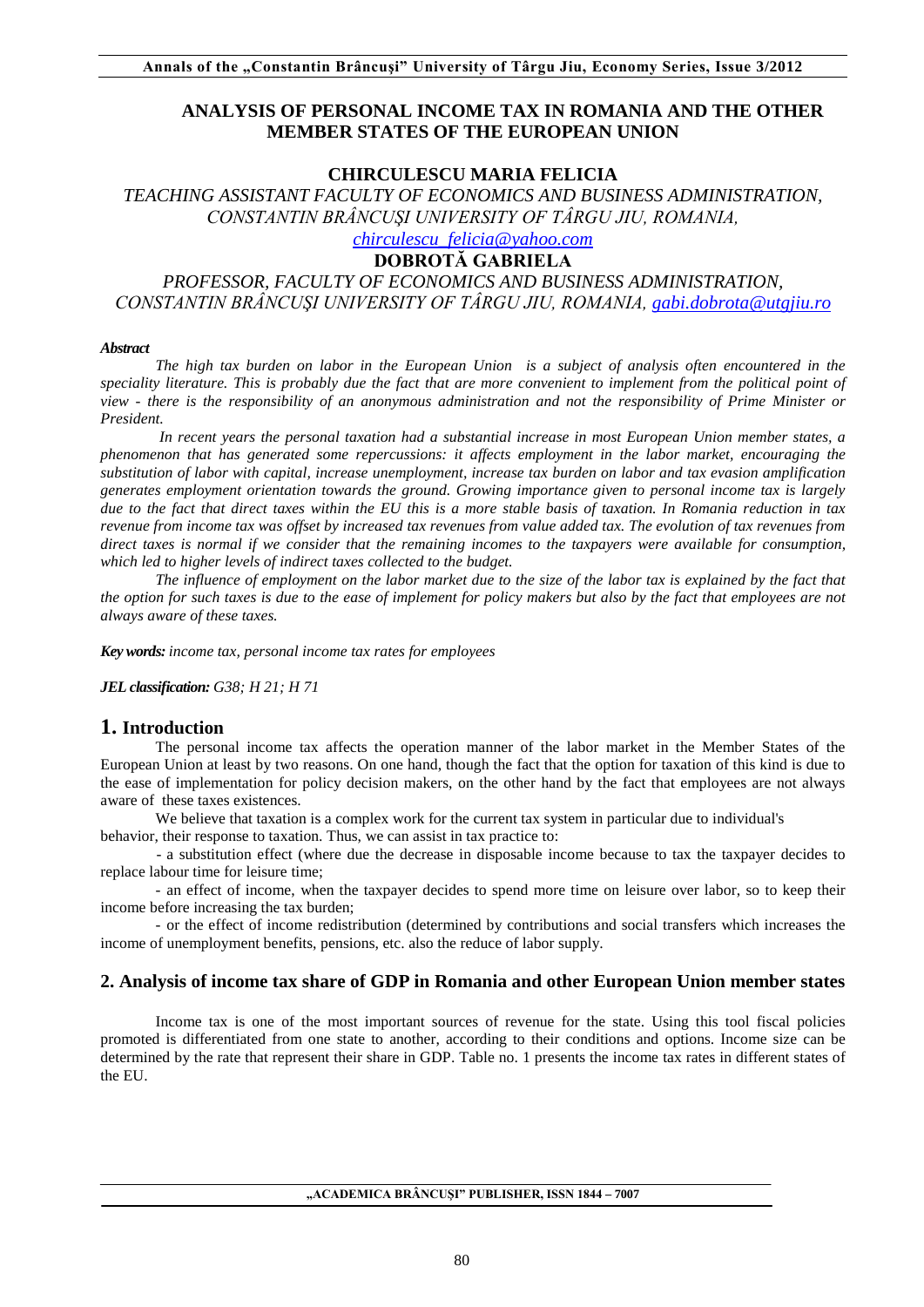| during the period $2000-2009$ (%) |      |      |      |      |      |      |      |      |      |      |                   |                      |
|-----------------------------------|------|------|------|------|------|------|------|------|------|------|-------------------|----------------------|
|                                   |      |      |      |      |      |      |      |      |      |      | <b>Difference</b> | Average<br>2000-2009 |
|                                   | 2000 | 2001 | 2002 | 2003 | 2004 | 2005 | 2006 | 2007 | 2008 | 2009 | 2009-2000         |                      |
| <b>BE</b>                         | 13,2 | 13,5 | 13,3 | 13,0 | 12,8 | 12,7 | 12,1 | 12,0 | 12,6 | 12,2 | $-1,0$            | 12,8                 |
| BG                                | 4,1  | 3,6  | 3,2  | 3,3  | 3,2  | 2,9  | 2,7  | 3,2  | 3,0  | 2,9  | $-1,2$            | 3,3                  |
| CZ                                | 4,6  | 4,5  | 4,7  | 4,9  | 4,8  | 4,6  | 4,2  | 4,3  | 4,0  | 3,6  | $-1,0$            | 4,6                  |
| DK                                | 25,6 | 26,0 | 25,7 | 25,6 | 24,9 | 24,9 | 24,8 | 25,2 | 25,3 | 26,5 | 0,9               | 25,3                 |
| DE                                | 10,2 | 9,9  | 9,6  | 9,3  | 8,7  | 8,6  | 8,9  | 9,2  | 9,6  | 9,7  | $-0,5$            | 9,3                  |
| EE                                | 6,9  | 6,6  | 6,4  | 6,5  | 6,3  | 5,6  | 5,7  | 6,1  | 6,3  | 5,7  | $-1,2$            | 6,3                  |
| $\rm IE$                          | 8,6  | 8,1  | 7,1  | 6,8  | 7,4  | 7,3  | 7,2  | 7,3  | 8,2  | 7,9  | $-0,7$            | 7,5                  |
| EL                                | 5,0  | 4,5  | 4,5  | 4,4  | 4,4  | 4,6  | 4,6  | 4,7  | 4,7  | 5,1  | 0,1               | 4,6                  |
| ES                                | 6,6  | 6,8  | 6,8  | 6,6  | 6,4  | 6,6  | 7,1  | 7,7  | 7,5  | 7,0  | 0,4               | 6,8                  |
| <b>FR</b>                         | 8,4  | 8,2  | 7,9  | 7,9  | 7,9  | 8,0  | 7,9  | 7,5  | 7,7  | 7,5  | $-0,9$            | 8,0                  |
| $\ensuremath{\mathsf{IT}}$        | 10,6 | 10,8 | 10,6 | 10,5 | 10,4 | 10,4 | 10,9 | 11,4 | 11,7 | 11,7 | 1,1               | 10,7                 |
| <b>CY</b>                         | 3,6  | 3,9  | 4,3  | 4,4  | 3,5  | 3,9  | 4,6  | 6,3  | 5,0  | 3,9  | 0,3               | 4,3                  |
| LV                                | 5,6  | 5,5  | 5,6  | 5,8  | 5,9  | 5,7  | 6,0  | 6,1  | 6,3  | 5,4  | $-0,2$            | 5,8                  |
| LT                                | 7,7  | 7,2  | 6,9  | 6,5  | 6,8  | 6,9  | 6,8  | 6,7  | 6,6  | 4,1  | $-3,6$            | 6,9                  |
| LU                                | 7,2  | 7,0  | 6,4  | 6,5  | 6,6  | 7,1  | 7,5  | 7,4  | 7,7  | 7,7  | 0,5               | 7,0                  |
| HU                                | 7,1  | 7,5  | 7,5  | 7,0  | 6,6  | 6,6  | 6,7  | 7,1  | 7,7  | 7,3  | 0,2               | 7,0                  |
| MT                                | 5,6  | 6,2  | 6,1  | 6,3  | 6,4  | 6,3  | 6,4  | 5,9  | 5,8  | 6,3  | 0,7               | 6,2                  |
| $\rm NL$                          | 6,0  | 6,2  | 6,8  | 6,5  | 6,0  | 6,6  | 7,0  | 7,4  | 7,2  | 8,6  | 2,6               | 6,6                  |
| AT                                | 10,1 | 10,8 | 10,5 | 10,5 | 10,2 | 9,6  | 9,7  | 10,0 | 10,4 | 10,0 | $-0,1$            | 10,2                 |
| PL                                | 4,4  | 4,5  | 4,3  | 4,2  | 3,6  | 3,9  | 4,6  | 5,3  | 5,4  | 4,6  | 0,2               | 4,4                  |
| PT                                | 5,6  | 5,6  | 5,4  | 5,4  | 5,2  | 5,3  | 5,5  | 5,7  | 5,8  | 5,7  | 0,1               | 5,5                  |
| <b>RO</b>                         | 3,3  | 3,3  | 2,7  | 2,8  | 2,8  | 2,3  | 2,8  | 3,3  | 3,4  | 3,5  | 0,2               | 2,9                  |
| SI                                | 5,6  | 5,7  | 5,7  | 5,7  | 5,7  | 5,5  | 5,8  | 5,7  | 5,9  | 5,9  | 0,3               | 5,7                  |
| <b>SK</b>                         | 3,4  | 3,5  | 3,3  | 3,2  | 2,7  | 2,6  | 2,5  | 2,6  | 2,8  | 2,4  | $-1,0$            | 3,0                  |
| ${\rm FI}$                        | 14,5 | 14,0 | 13,9 | 13,7 | 13,3 | 13,5 | 13,2 | 13,0 | 13,3 | 13,4 | $-1,1$            | 13,6                 |
| <b>SE</b>                         | 17,2 | 16,0 | 14,7 | 15,2 | 15,4 | 15,5 | 15,5 | 14,6 | 14,2 | 16,4 | $-0,8$            | 15,5                 |
| UK                                | 10,6 | 10,6 | 10,2 | 9,8  | 9,8  | 10,2 | 10,4 | 10,5 | 10,7 | 10,4 | $-0,2$            | 10,3                 |
| <b>UE27</b>                       | 8,2  | 8,1  | 7,9  | 7,9  | 7,7  | 7,7  | 7,8  | 8,0  | 8,1  | 8,0  | $\overline{a}$    |                      |
| <b>UE25</b>                       | 8,5  | 8,5  | 8,3  | 8,3  | 8,1  | 8,1  | 8,2  | 8,4  | 8,5  | 8,4  |                   |                      |
| <b>UE15</b>                       | 10,6 | 10,5 | 10,2 | 10,1 | 10,0 | 10,1 | 10,1 | 10,2 | 9,7  | 10,7 |                   |                      |
| NSM12                             | 5,2  | 5,2  | 5,1  | 5,1  | 4,9  | 4,7  | 4,9  | 5,2  | 5,2  | 4,6  | Ξ                 |                      |

# **Personal income tax rates in GDP in EU Member States**

**Tabel no. 1**

Source [www.europa.eu.int,](http://www.europa.eu.int/) Statistic Eurostat

Regarding the share of personal income in GDP for countries of the EU in the period 2000-2009 (table no. 1.) we see that the average values for this indicator in the EU27 varies between 7,7% - 8,2%.

In the period under review, significant reductions in personal income taxes in GDP were recorded in Lithuania (from 7,7% in 2000 to 4,1% in 2009), Belgium (13,2% in 2000 to 12,2% in 2009), Bulgaria (from 4,1% in 2000 to 2,9% in 2009), Czech Republic (from 4,6% in 2000 to 3,6% in 2009), Slovakia (from 3,4% in 2000 to 2,4% in 2009) and Finland (from 14,5% in 2000 to 13,4% in 2009).

At the same time significant increases in personal income tax share of GDP were recorded in Denmark (from 25,6% in 2000 to 26,5% in 2009), Malta (from 5,6% in 2000 to 6,3% in 2008) and the Netherlands (from 6,0% in 2000 to 8,6% in 2009).

Also, we note that in the case personal income tax share of GDP is a discrepancy between developed and less developed countries. For example, in Denmark, Sweden, Finland, Great Britain, Belgium the values are 26,5%, 16,4%, 13,4%, 10,4%, 12,2 while in Bulgaria, Romania, Slovakia personal income tax share of GDP is only 3%.

 Analyzing the chart. no 1. we note that regardless of the time of analysis (2000 or 2009 year) the largest share of personal income tax in GDP is registered in Denmark, followed by other developed countries such as Sweden, Finland, Belgium to a difference of 11 and 12 points percentage.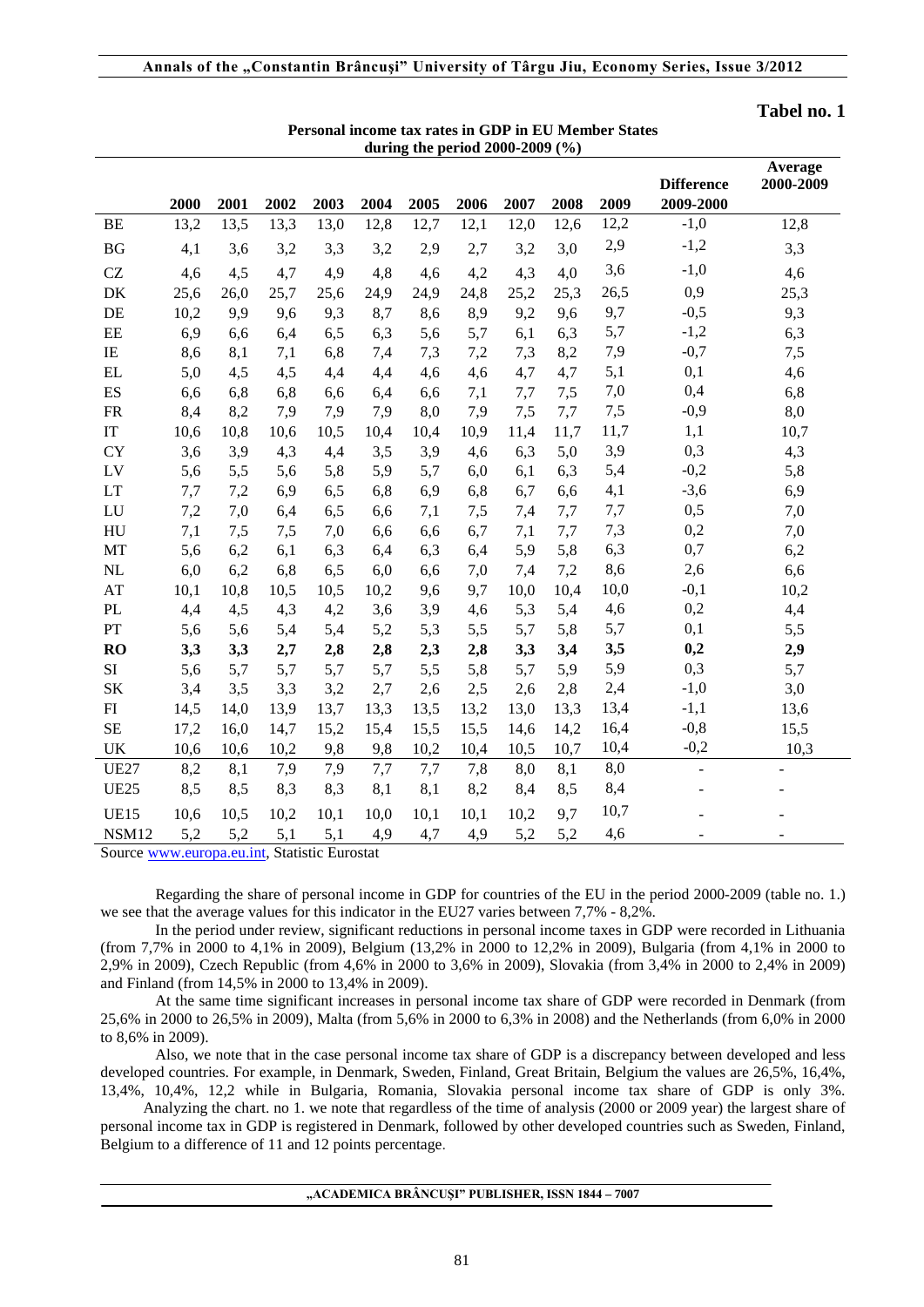



From the data presented above we observe that the EU average rank registered in 2009 (8,0%) are only to a total of 9 countries: Belgium (12,2%), Denmark (26,5%), Germany (9,7%) , Italy (11,7%), Netherlands (8,6%), Austria (10,0%), Finland (13,4%), Sweden (16,4%), the UK (10,4%), and below this average remaining EU Member States: Bulgaria (2,9%), Czech Republic (3,6%), Estonia (5,7%), Ireland (7,9%), Greece (5,1%) Spain (7,0%), France (7,5%), Cyprus (3,9%), Latvia (5,4%), Lithuania (4,1%), Luxembourg (7,7%), Hungary (7,3%), Malta (6,3%), Poland (4,6%), Portugal (5,7%), Romania (3,5%), Slovenia (5,9%), Slovakia (2, 4%).

## **3. Analysis of the share of income tax in total tax revenue in Romania and other European Union member states**

In 2009 the share of income tax in total tax revenue recorded a high level in Denmark (55.1%), followed by Sweden (31.2%). Slovakia was the opposite with a level of this share of 8.4%.

In Romania, at the same time, the share of income tax in tax revenue was 13.1%, with 1 percentage point more than the previous year and by 4.8 percentage points more than the level registered in the introduction of flat taxation.

The 1995-2009 time major growth occurred in Denmark (3.2%), Spain (3.6%), Greece (2.5%), Luxembourg (2.5%). Significant reductions occurred in Lithuania (11.5%), Czech Republic (3.0%), Estonia (6.2%).



2009 vs. 2000 (%)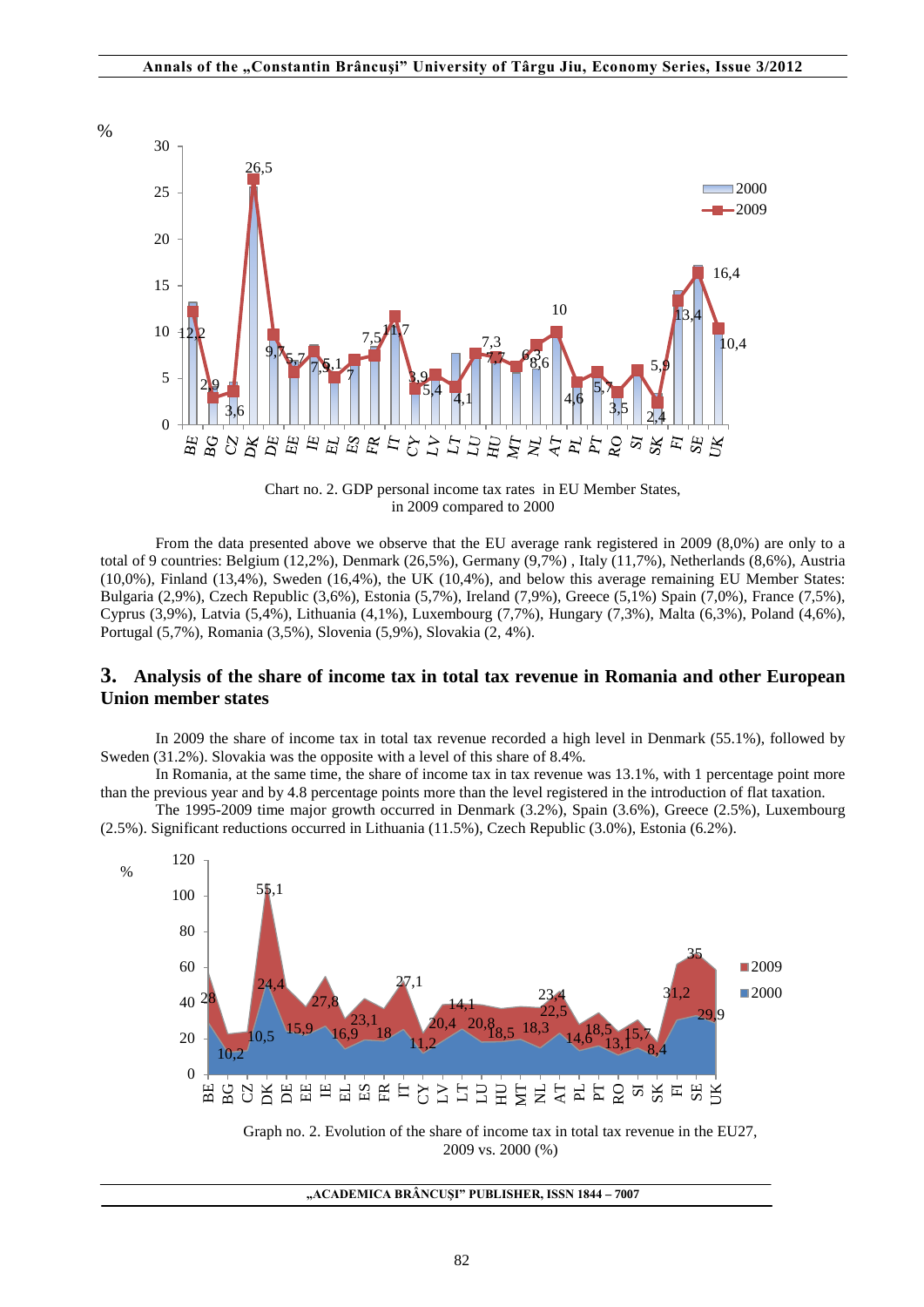Significant changes in the time period 2000 - 2008 took place in Estonia (by -6.2 percentage points), Lithuania (-11.5%), Czech Republic (-3.0%), Portugal (-2.3%) as results from the chart. 3.



**Graph no. 3. The change in personal taxes in total tax revenue in EU Member States, in 2009 compared to 2000**

According to the chart. 3, in 2000-2009, the share of personal taxes in total tax revenue recorded growth in 16 countries: Denmark, Ireland, Greece, Spain, Italy, Lithuania, Luxembourg, Netherlands, Austria, Poland, Portugal, Romania, Slovakia, Finland, Sweden and the United Kingdom and in a much larger number of countries there was a decrease in the share of personal taxes total tax revenues: Belgium, Bulgaria, Czech Republic, Estonia, France, Cyprus, Latvia, Malta. Depending on the average share of personal income taxes in total tax revenue for the period under review we group the countries into four categories according to chart. 4.



*Graph no. 4. The level of personal taxes in total tax revenue in the EU27, during 2000-2009*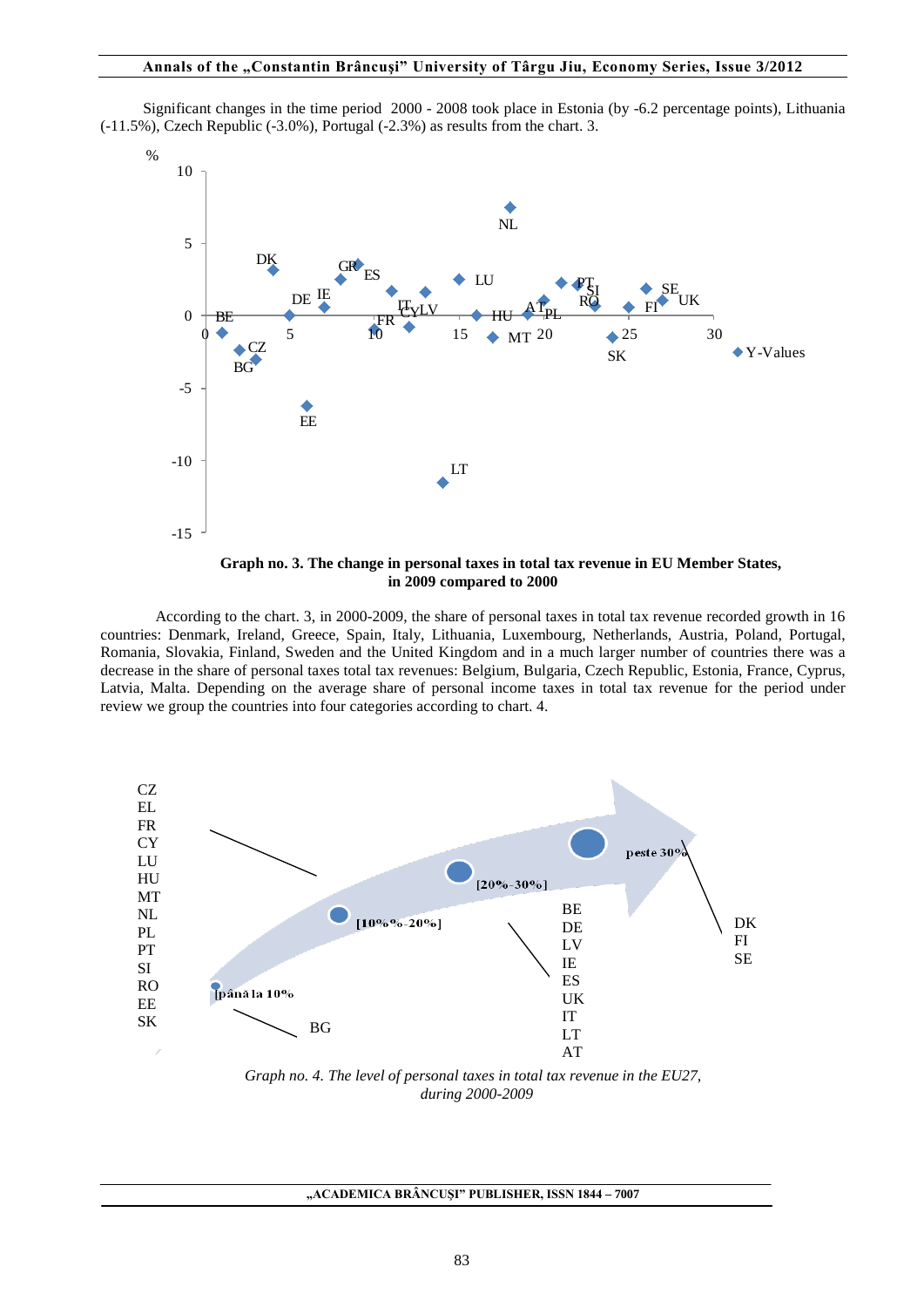## **4. Personal income tax rates for employees in the eu27**

**Tabel no. 2**

|                          | Personal income tax rates for employees in the EU from 2000-2011 (%) |      |      |      |      |      |      |      |      |      |      |      |           |
|--------------------------|----------------------------------------------------------------------|------|------|------|------|------|------|------|------|------|------|------|-----------|
|                          |                                                                      |      |      |      |      |      |      |      |      |      |      |      | Diferență |
|                          | 2000                                                                 | 2001 | 2002 | 2003 | 2004 | 2005 | 2006 | 2007 | 2008 | 2009 | 2010 | 2011 | 2011-2000 |
| BE                       | 60,6                                                                 | 60,1 | 56,4 | 53,7 | 53,7 | 53,7 | 53,7 | 53,7 | 53,7 | 53,7 | 53,7 | 53,7 | $-6,9$    |
| BG                       | 40,0                                                                 | 38,0 | 29,0 | 29,0 | 29,0 | 24,0 | 24,0 | 24,0 | 10,0 | 10,0 | 10,0 | 10,0 | $-30,0$   |
| CZ                       | 32,0                                                                 | 32,0 | 32,0 | 32,0 | 32,0 | 32,0 | 32,0 | 32,0 | 15,0 | 15,0 | 15,0 | 15,0 | $-17,0$   |
| DK                       | 59,7                                                                 | 59,8 | 59,8 | 59,8 | 59,0 | 59,0 | 59,0 | 59,0 | 59,0 | 59,0 | 51,5 | 51,5 | $-8,2$    |
| DE                       | 53,8                                                                 | 51,2 | 51,2 | 51,2 | 47,5 | 44,3 | 44,3 | 47,5 | 47,5 | 47,5 | 47,5 | 47,5 | $-6,3$    |
| EE                       | 26,0                                                                 | 26,0 | 26,0 | 26,0 | 26,0 | 24,0 | 23,0 | 22,0 | 21,0 | 21,0 | 21,0 | 21,0 | $-5,0$    |
| IE                       | 44,0                                                                 | 42,0 | 42,0 | 42,0 | 42,0 | 42,0 | 42,0 | 41,0 | 41,0 | 41,0 | 41,0 | 41,0 | $-3,0$    |
| <b>EL</b>                | 45,0                                                                 | 42,5 | 40,0 | 40,0 | 40,0 | 40,0 | 40,0 | 40,0 | 40,0 | 40,0 | 45,0 | 45,0 | 0,0       |
| $\mathop{\hbox{\rm ES}}$ | 48,0                                                                 | 48,0 | 48,0 | 45,0 | 45,0 | 45,0 | 45,0 | 43,0 | 43,0 | 43,0 | 43,0 | 45,0 | $-3,0$    |
| ${\sf FR}$               | 59,0                                                                 | 58,3 | 57,8 | 54,8 | 53,4 | 53,5 | 45,8 | 45,8 | 45,8 | 45,8 | 45,8 | 46,7 | $-12,3$   |
| IT                       | 45,9                                                                 | 45,9 | 46,1 | 46,1 | 46,1 | 44,1 | 44,1 | 44,9 | 44,9 | 45,2 | 45,2 | 45,6 | $-0,3$    |
| <b>CY</b>                | 40,0                                                                 | 40,0 | 40,0 | 30,0 | 30,0 | 30,0 | 30,0 | 30,0 | 30,0 | 30,0 | 30,0 | 30,0 | $-10,0$   |
| LV                       | 25,0                                                                 | 25,0 | 25,0 | 25,0 | 25,0 | 25,0 | 25,0 | 25,0 | 25,0 | 23,0 | 26,0 | 25,0 | 0,0       |
| LT                       | 33,0                                                                 | 33,0 | 33,0 | 33,0 | 33,0 | 33,0 | 27,0 | 27,0 | 24,0 | 15,0 | 15,0 | 15,0 | $-18,0$   |
| LU                       | 47,2                                                                 | 43,1 | 39,0 | 39,0 | 39,0 | 39,0 | 39,0 | 39,0 | 39,0 | 39,0 | 39,0 | 42,1 | $-5,1$    |
| HU                       | 44,0                                                                 | 40,0 | 40,0 | 40,0 | 38,0 | 38,0 | 36,0 | 40,0 | 40,0 | 40,0 | 40,6 | 20,3 | $-23,7$   |
| MT                       | 35,0                                                                 | 35,0 | 35,0 | 35,0 | 35,0 | 35,0 | 35,0 | 35,0 | 35,0 | 35,0 | 35,0 | 35,0 | 0,0       |
| NL                       | 60,0                                                                 | 52,0 | 52,0 | 52,0 | 52,0 | 52,0 | 52,0 | 52,0 | 52,0 | 52,0 | 52,0 | 52,0 | $-8,0$    |
| $\mathbf{A}\mathbf{T}$   | 50,0                                                                 | 50,0 | 50,0 | 50,0 | 50,0 | 50,0 | 50,0 | 50,0 | 50,0 | 50,0 | 50,0 | 50,0 | 0,0       |
| PL                       | 40,0                                                                 | 40,0 | 40,0 | 40,0 | 40,0 | 40,0 | 40,0 | 40,0 | 40,0 | 32,0 | 32,0 | 32,0 | $-8,0$    |
| PT                       | 40,0                                                                 | 40,0 | 40,0 | 40,0 | 40,0 | 40,0 | 42,0 | 42,0 | 42,0 | 42,0 | 42,0 | 46,5 | 6,5       |
| <b>RO</b>                | 40,0                                                                 | 40,0 | 40,0 | 40,0 | 40,0 | 16,0 | 16,0 | 16,0 | 16,0 | 16,0 | 16,0 | 16,0 | $-24,0$   |
| SI                       | 50,0                                                                 | 50,0 | 50,0 | 50,0 | 50,0 | 50,0 | 50,0 | 41,0 | 41,0 | 41,0 | 41,0 | 41,0 | $-9,0$    |
| $\rm SK$                 | 42,0                                                                 | 42,0 | 38,0 | 38,0 | 19,0 | 19,0 | 19,0 | 19,0 | 19,0 | 19,0 | 19,0 | 19,0 | $-23,0$   |
| FI                       | 54,0                                                                 | 53,5 | 52,5 | 52,2 | 52,1 | 51,0 | 50,9 | 50,5 | 50,1 | 49,1 | 48,6 | 49,2 | $-4,8$    |
| $\rm SE$                 | 51,5                                                                 | 53,1 | 55,5 | 54,7 | 56,4 | 56,6 | 56,6 | 56,6 | 56,4 | 56,4 | 56,4 | 56,4 | 4,9       |
| UK                       | 40,0                                                                 | 40,0 | 40,0 | 40,0 | 40,0 | 40,0 | 40,0 | 40,0 | 40,0 | 40,0 | 50,0 | 50,0 | 10,0      |
| <b>UE27</b>              | 44,7                                                                 | 43,7 | 42,2 | 42,2 | 41,2 | 39,9 | 39,3 | 39,1 | 37,8 | 37,1 | 37,5 | 37,1 | $-7,2$    |
| <b>UE25</b>              | 45,0                                                                 | 44,1 | 42,8 | 42,8 | 41,8 | 41,4 | 40,9 | 40,6 | 39,8 | 39,0 | 39,4 | 39,0 | $-5,6$    |

Source [www.europa.eu.int,](http://www.europa.eu.int/) Statistic Eurostat

Analyzing the data presented in the table above we see that EU income taxes on personal record high values, which demonstrates once again that labor taxes have a high level within the **European Community.**

In the paper"The structure of tax systems in the EU" is made a classification of taxes on work, taking into account the distinct between employees and unemployed.

All these changes are mainly due to changes to the income tax system. In order to determine income tax rates are frequently used proportional or progressive quotes, meeting frequently in the EU imposition proportionate share, as its shares dropped gradually progressive imposition composed (in installments). In table no. 2. are personal income tax rates for employees in the EU27. Member States have implemented a wide range of fiscal measures that had the effect of stimulating employment.

Reduce tax rates of wages was an important element of the targeted increase in labor supply or aimed at improving the living conditions of people with low incomes.

Currently the average personal income tax rates applied to employees in the EU27 is 37.10%. Countries that practice a tax rate above the average are: Belgium (53.7%), Denmark (51.5%), Germany (47.5%), Ireland (41.0%), Greece (45.0%) Spain (45.0%), France (46.7%), Italy (45.6%), Luxembourg (42.1%), Netherlands (52.0%), Austria (50.0%), Portugal (46.5%), Slovenia (41.0%), Finland (49.2%), Sweden (56.4%), United Kingdom (50.0%) - chart. 5.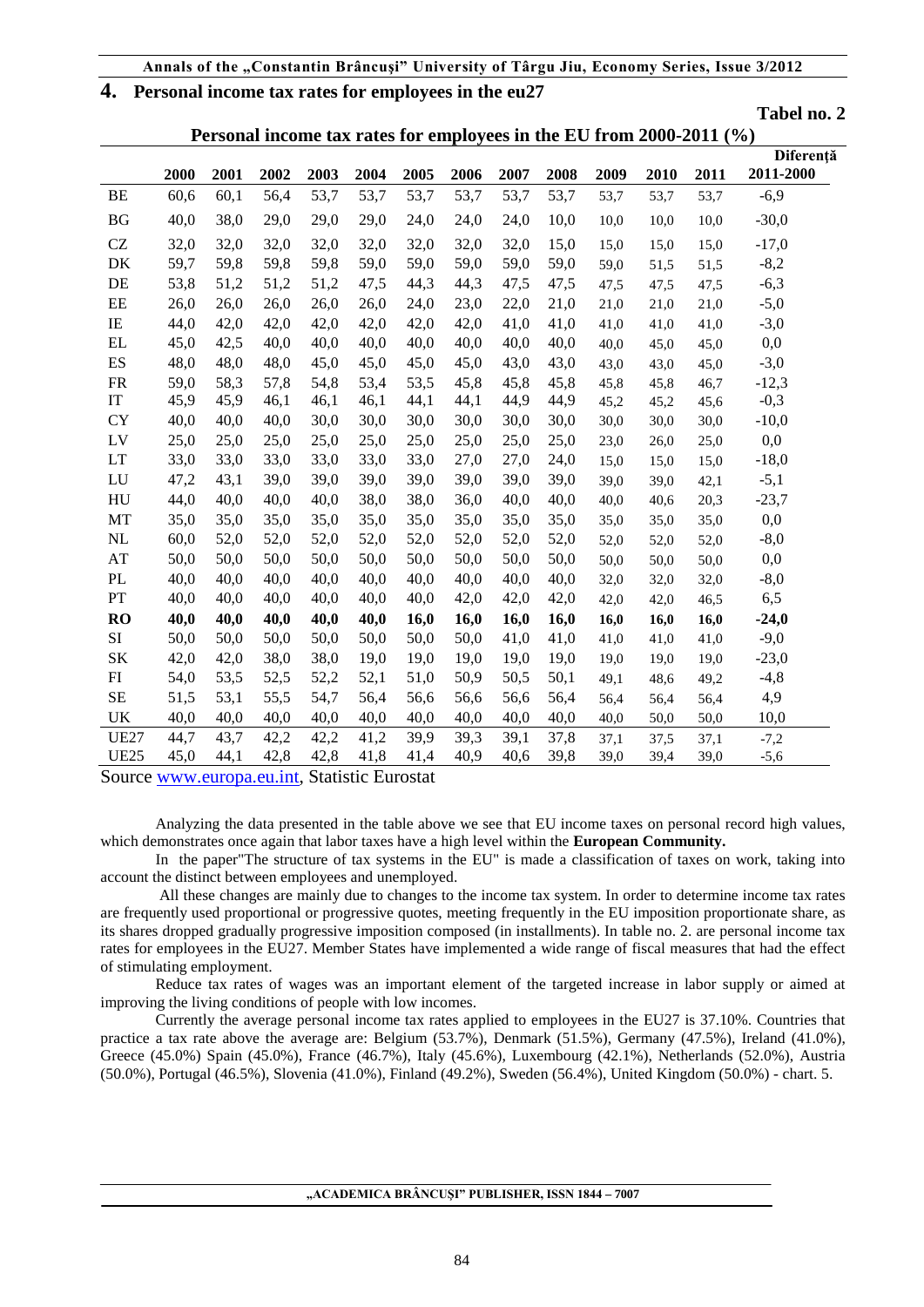

*Graph no. 5 Statutory rates of personal income tax of employees in EU member states in 2011*

In the EU Member States another indicator in order to express the employment tax burden is **implicit tax rate on labor.** 

*Implicit tax on labor share* (implicit tax rates on labor) is defined as the sum of all direct and indirect taxes and social contributions of employers and employees required and placed on the income from employment (employees) divided by total compensation (payments) employees thus income from wages

$$
C I I M = \frac{taxes\_on\_employed\_work}{wage\_incomes} x100
$$
\n(1)

Implicit tax on labor share is calculated only for employment (employee - employed labor), avoiding thus translating the tax burden on social transfers, including pensions (ie unemployed workers - non-employed labor). Direct taxes are defined as direct tax burden that reduces individual income. Called indirect taxes on labor income, currently applied in some Member States are taxes like those on payroll paid by the employer. Employers taxes include all taxes related to wages, especially withholding paid by the employee and the employer, including compulsory social contributions. It consists of taxes on personal income derived from various sources of employment, income from social benefits including pensions, dividends and interest of persons employed, retained compulsory social contributions on payroll employees, mandatory social security contributions paid by employers.

Rewarding employees is the total remuneration, in cash or in kind, paid by an employer to an employee in exchange for work. This is the gross salary (in cash or kind) and also in social security contributions and payroll taxes withheld. In addition, employer contributions are included in social security (including imputed social contributions) as well as contributions to private pensions or other programs of this type. Compensation of employees is thus a rough measure of gross economic income of employees before charging other fees or payments.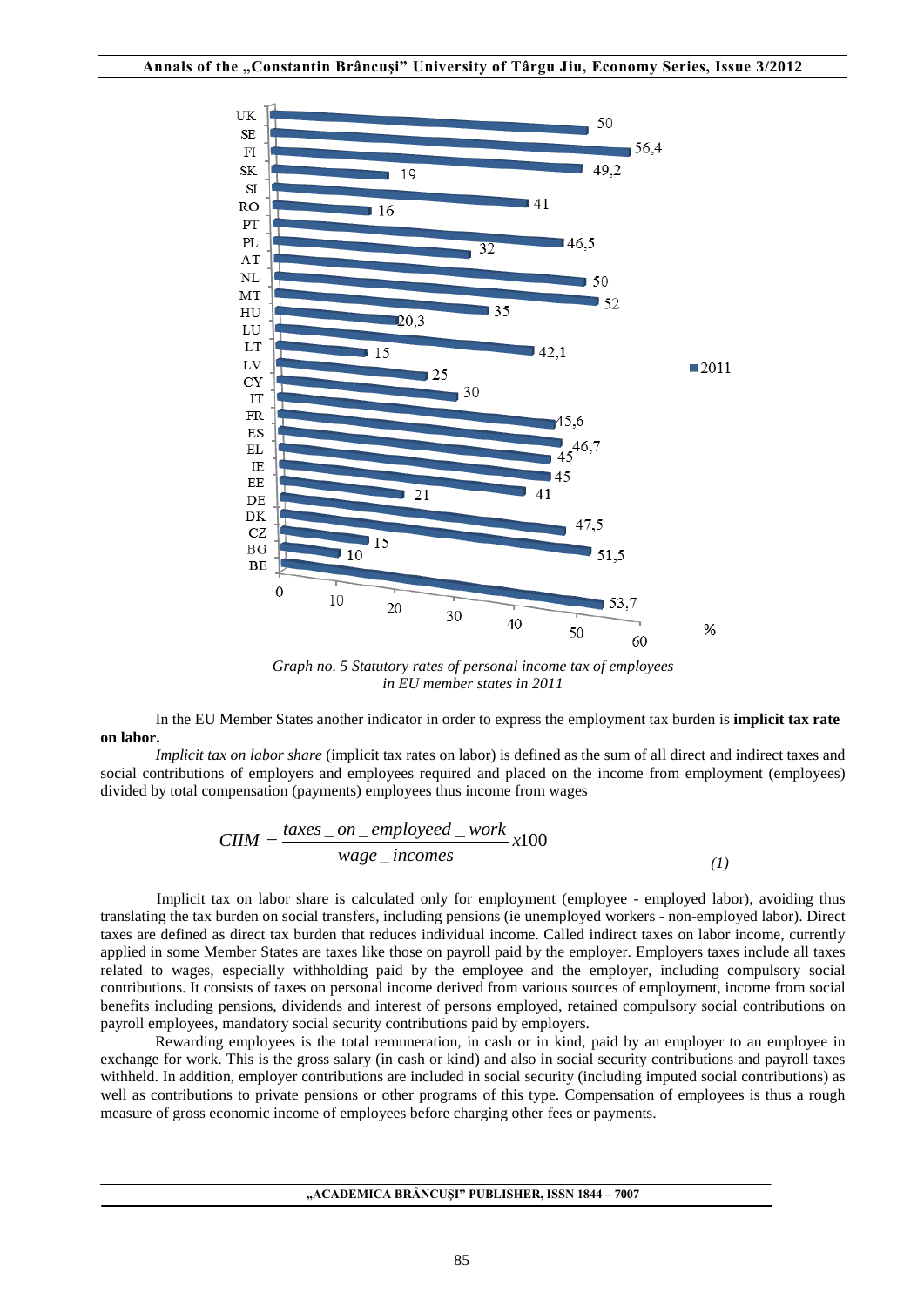#### **Annals of the "Constantin Brâncuşi" University of Târgu Jiu, Economy Series, Issue 3/2012**

Implicit tax on labor share approximates the average real tax burden on labor income in an economy. Tax rate can hide important variations in real rates / effective tax from a household type to another or from one employee to another.

#### **Tabel no. 3**

|           |      |      |      |      |      |      |      |      |      |      | Diferență |
|-----------|------|------|------|------|------|------|------|------|------|------|-----------|
|           | 2000 | 2001 | 2002 | 2003 | 2004 | 2005 | 2006 | 2007 | 2008 | 2009 | 2009-2000 |
| <b>BE</b> | 43,6 | 43,3 | 43,3 | 43,1 | 43,8 | 43,6 | 42,5 | 42,4 | 42,6 | 41,5 | $-2,1$    |
| <b>BG</b> | 38,7 | 34,3 | 32,9 | 35,5 | 34,7 | 34,7 | 30,6 | 29,9 | 27,6 | 25,5 | $-13,2$   |
| CZ        | 40,7 | 40,3 | 41,2 | 41,4 | 41,7 | 41,7 | 41,2 | 41,4 | 39,5 | 36,4 | $-4,3$    |
| DK        | 41   | 40,8 | 38,8 | 38,1 | 37,1 | 37,1 | 37,2 | 36,5 | 36,4 | 35,0 | $-6,0$    |
| DE        | 40,7 | 40,5 | 40,4 | 40,4 | 38,8 | 38,8 | 38,9 | 38,6 | 39,2 | 38,8 | $-1,9$    |
| EE        | 37,8 | 37,3 | 37,8 | 36,9 | 33,8 | 33,8 | 33,6 | 34   | 33,7 | 35,0 | $-2,8$    |
| IE        | 28,5 | 27,4 | 26   | 25   | 25,4 | 25,4 | 25,4 | 25,7 | 24,6 | 25,5 | $-3,0$    |
| EL        | 34,5 | 34,6 | 34,4 | 35   | 34,4 | 34,4 | 34,8 | 35,9 | 37   | 29,7 | $-4,8$    |
| ES        | 28,7 | 29,5 | 29,8 | 29,9 | 30,3 | 30,3 | 30,7 | 31,4 | 30,5 | 31,8 | 3,1       |
| <b>FR</b> | 42   | 41,7 | 41,2 | 41,5 | 41,9 | 41,9 | 41,9 | 41,4 | 41,4 | 41,1 | $-0,9$    |
| IT        | 42,2 | 42,1 | 42   | 41,9 | 41,3 | 41,3 | 41,1 | 42,6 | 42,8 | 42,6 | 0,4       |
| <b>CY</b> | 21,5 | 22,8 | 22,2 | 22,7 | 24,5 | 24,5 | 24,1 | 24   | 24,5 | 26,1 | 4,6       |
| LV        | 36,7 | 36,5 | 37,8 | 36,6 | 33,2 | 33,2 | 33,1 | 31,1 | 28,2 | 28,7 | $-8,0$    |
| LT        | 41,2 | 40,2 | 38,1 | 36,9 | 34,9 | 34,9 | 33,6 | 33,1 | 33   | 33,1 | $-8,1$    |
| LU        | 29,9 | 29,6 | 28,4 | 29,2 | 30   | 30   | 30,2 | 31   | 31,5 | 31,7 | 1,8       |
| HU        | 41,4 | 40,9 | 41,2 | 39,3 | 38,4 | 38,4 | 38,8 | 41   | 42,4 | 41,0 | $-0,4$    |
| MT        | 20,6 | 21,4 | 20,8 | 20,4 | 21,3 | 21,3 | 21,3 | 19,9 | 20,2 | 20,2 | $-0,4$    |
| NL        | 34,5 | 30,6 | 30,9 | 31,5 | 31,6 | 31,6 | 34,4 | 34,2 | 35,4 | 35,5 | 1,0       |
| AT        | 40,1 | 40,6 | 40,8 | 40,8 | 40,8 | 40,8 | 40,8 | 41   | 41,3 | 40,3 | 0,2       |
| PL        | 33,6 | 33,2 | 32,4 | 32,7 | 33,8 | 33,8 | 35,4 | 34   | 32,8 | 30,7 | $-2,9$    |
| PT        | 27   | 27,4 | 27,6 | 27,8 | 28,1 | 28,1 | 28,6 | 29,6 | 29,6 | 23,1 | $-3,9$    |
| <b>RO</b> | 33,5 | 31   | 31,2 | 29,6 | 28,1 | 28,1 | 30,1 | 30,2 | 29,5 | 24,3 | $-9,2$    |
| SI        | 37,7 | 37,5 | 37,6 | 37,7 | 37,5 | 37,5 | 37,3 | 35,9 | 35,7 | 34,9 | $-2,8$    |
| <b>SK</b> | 36,3 | 37,1 | 36,7 | 36,1 | 32,9 | 32,9 | 30,4 | 31   | 33,5 | 31,2 | $-5,1$    |
| FI        | 44,1 | 44,1 | 43,8 | 42,5 | 41,5 | 41,5 | 41,6 | 41,3 | 41,3 | 40,4 | $-3,7$    |
| <b>SE</b> | 46   | 45,1 | 43,8 | 43,9 | 44,2 | 44,2 | 43,8 | 42,5 | 42,1 | 39,5 | $-6,5$    |
| <b>UK</b> | 25,3 | 25   | 24,1 | 24,3 | 25,6 | 25,6 | 26   | 26   | 26,1 | 25,1 | $-0,2$    |

## **Default rates of taxation on work in Member States of the European Union during 2000-2009**

Source: [www.europa.eu.int,](http://www.europa.eu.int/) Statistic Eurostat

In 2009 default rate in Romania implicit working tax was 29.5%, ie by 7.8 percentage points less the maximum level then recorded in 2000 (33.5%).

 Highest levels of implicit tax rates in work has recorded in countries such as Belgium, France, Italy, Hungary, Austria, Finland and Sweden above 40% level. At the opposite end is Ireland, Cyprus, Malta, where taxation has default rates of around 21%.

## **5. Conclusions**

At European Union level, in order to determine taxes for individuals, are taking into account the family status in the following situations:

1. Are taking into account the implementation of tax schemes that vary depending on family status. In some countries, the tax element is individual. This situation is typical of countries like Italy, Netherlands, United Kingdom. In contrast, in countries like France, Germany, Ireland and option of Spain, are taken into account the family in order to determine the amount of taxation.

2. It is intended to provide tax credits and allowances in relation to marital status and existence of dependent children, so children loans. Such is the case in countries such as Germany, Italy, Netherlands and the UK.